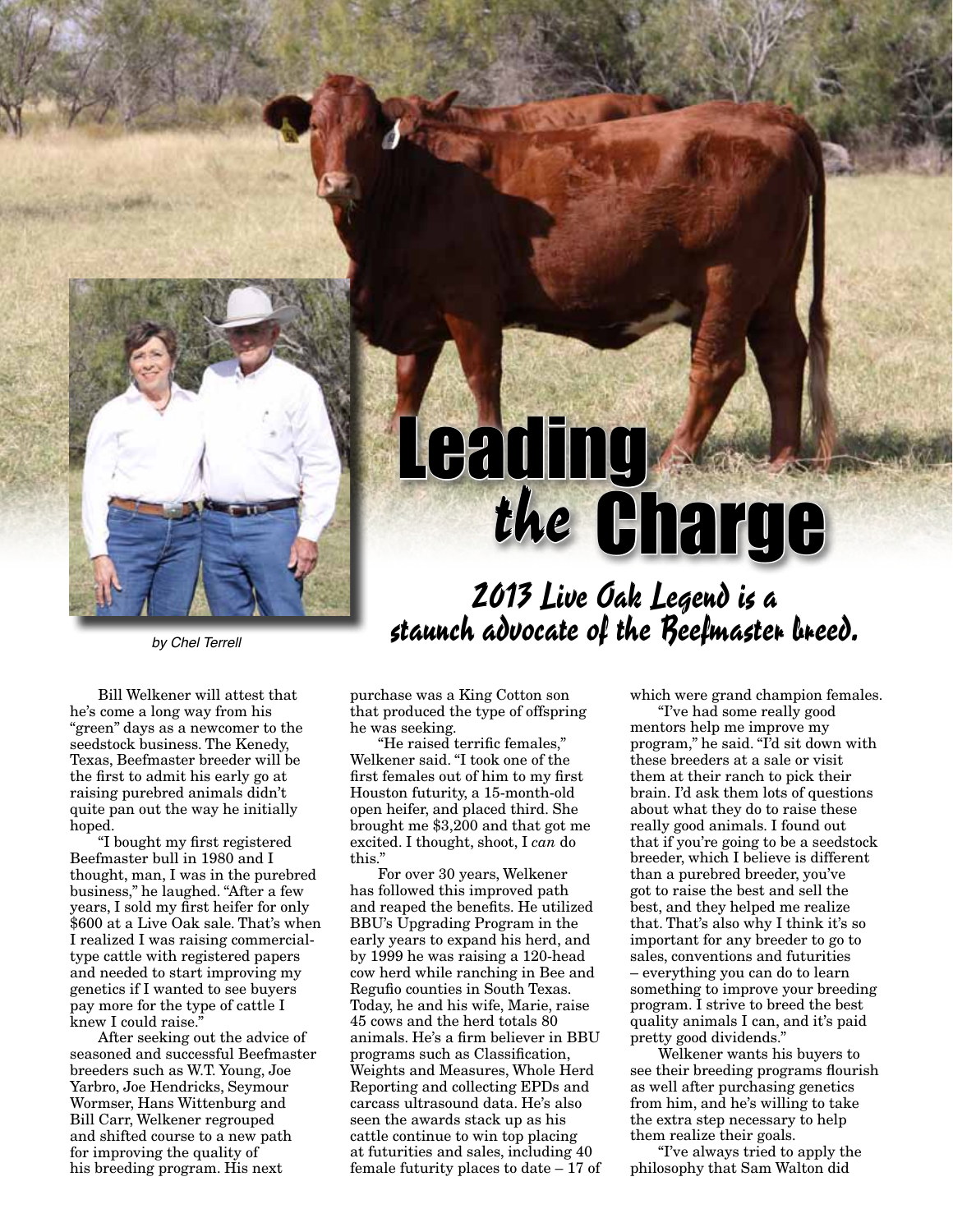with Wal-Mart in my Beefmaster business," he said. "If they don't work, bring them back and you can pick another one or you can get your money back. My buyers appreciate that."

## The Live Oak Foundation

Along with raising the kind of Beefmasters that keep buyers returning year after year, Welkener has devoted countless hours of his time and resources to support the satellite where it all began, the Live Oak Beefmaster Breeders Association (LOBBA). He has served on the LOBBA Board for 23 years, taking the leadership role as president for eight of those years. In recognition of his years of service to the satellite and to the entire Beefmaster breed, the organization is awarding Welkener the prestigious 2013 Live Oak Legend Award at this year's bull sale.

"Billy was and is a special person to me," said Don Kasper, Three Rivers, Texas, who has worked with Welkener on the Live Oak BBA Board for many years. "He was a real pleasure to work with as a president. He was very professional, organized, very fair and he always had an unselfish concern for Live Oak. Under his leadership as president, the Live Oak association expanded markets for our membership and he had a big influence in the Mexico market, also. Personally, I consider Billy to be a close friend who deserves his success in life and his respect among Beefmaster cattle breeders."

During Welkener's term on the LOBBA Board, the satellite developed their annual bull sale into a premier event that attracts consignors and buyers from across the United States and internationally, both purebred and commercial.

"It's like the World Series of

bulls," Welkener said. "It's pretty tough competition, and it takes a lot of work and improved breeding to achieve placing a bull in the top 10 or 20 in the sale. You just have to raise better animals. I know it made me improve."

This will be the first year that Welkener has not consigned a bull to the Live Oak sale, a tough decision for a man who loves the challenge of breeding high-quality cattle and the thrill of competition with those genetics.

"I look forward to taking animals to sales and futurities, and this is the first time in 20-something years that I won't have a bull in the Live Oak bull sale because the bull I was going to consign got injured," he said. "It's sad to go over there and not be in the competition."

Welkener has also had a hand in developing LOBBA's female sales during his tenure as a leader in the organization.

"Our female sales have really grown and averages are increasing," he said. "When you see a satellite that can compete with the prestigious satellites like South Texas BBA's Houston futurity, with their high averages, it's great for our membership."

"Live Oak was the first sale Billy consigned to, and he came to be a big part of the satellite. A lot of the ideas and things that Live Oak now uses in the production of their sales started under his direction. He was very dedicated to making things better," said auctioneer and friend Anthony Mihalski, San Antonio, Texas. "I was very proud of the fact that he had a goal of doing a better job promoting Beefmasters and

worked hard at it. The first time he had a grand champion and started winning competitions and doing well, he was the guy I was most proud of. He has earned every bit of the success he's had. This award is very deserving."



"Bill has always helped newer, younger breeders by mentoring them to give them the knowledge to raise the type of quality animals that buyers want. It has taken him years to get there and he wants new breeders to realize that also. Bill has brought two of our sons, Steve and Jim Doty, into the Beefmaster breed. Steve and his wife, Peggy, won the 2008 Grand Champion Female Futurity at the South Texas BBA Houston Futurity Sale, which made Bill very proud."

## Championing the Breed

Welkener's whole-hearted commitment to the breed extends to his volunteer work within Beefmaster Breeders United (BBU). He and Marie are Lifetime Members, and he is currently serving his second term on the BBU Board of Directors and has served on the International, Ethics, Executive Sales, Membership, Nominating and Breed Improvement committees. Under Welkener's leadership on the International Committee, exports of Beefmaster genetics have

*continued on page 18*





*Pictured above, the Welkeners receive the 2012 South Texas BBA Rose Classic Grand Champion Bull award. From left are Tony Psencik; the Welkeners; Jim Doty; Andy Boudreau; and Steve Doty.*

*At left, Marie and Billy Welkener consigned the Grand Champion Bred Female and Reserve Grand Champion Female to the 2007 South Texas BBA Houston Futurity, presented by Tim Chapman, then president of the satellite.* 

*The Welkeners consigned the Reserve Champion Bull to the 2003 Live Oak BBA Bull Sale and have received many special honors within the Beefmaster breed, including the Live Oak BBA Breeder of the Year 2007 and 2008; Live Oak BBA Member of the Year; and the Beefmaster Breeders United Member of the Year in 2011.*